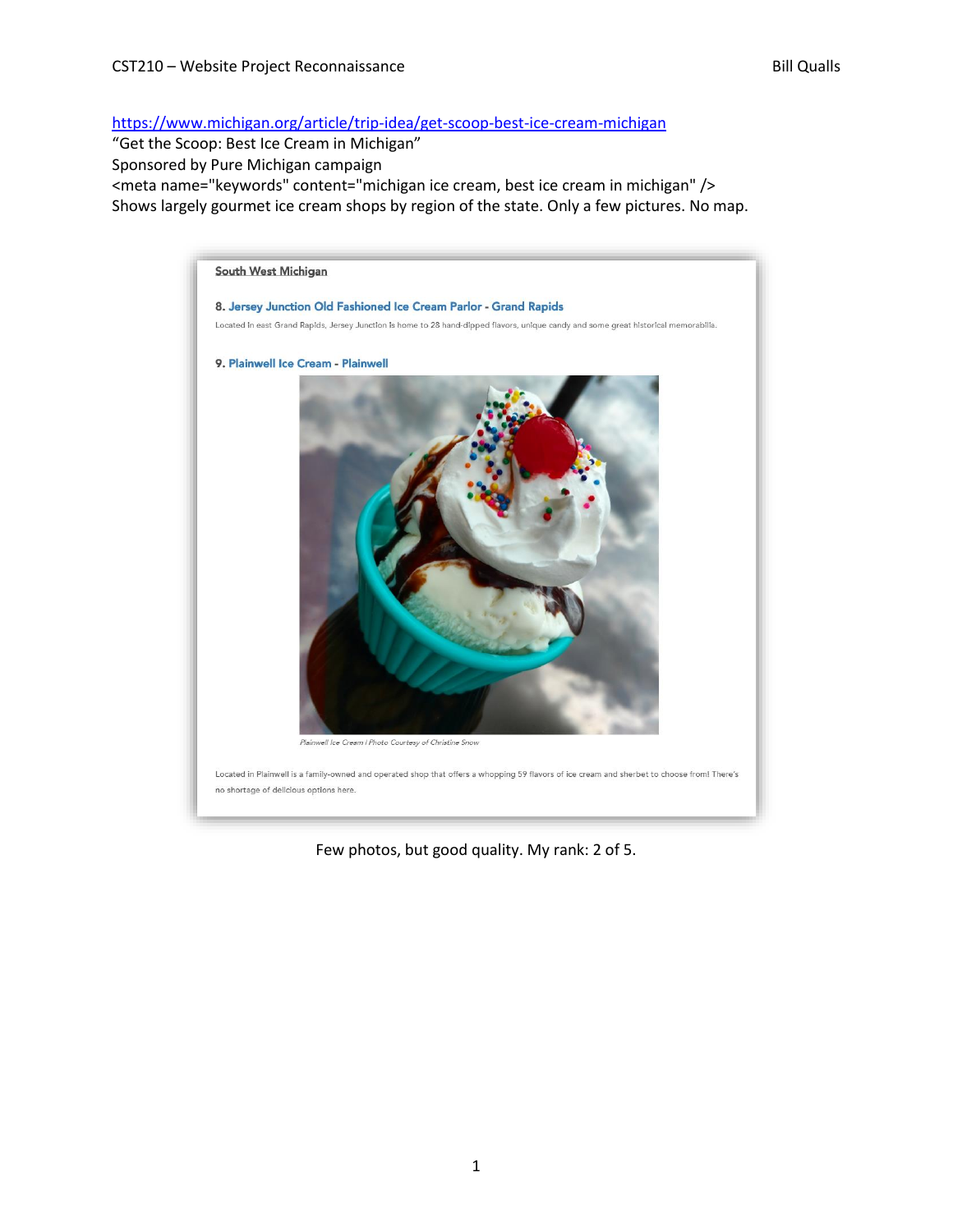[https://www.freep.com/story/entertainment/dining/2018/07/18/best-places-get-ice-cream](https://www.freep.com/story/entertainment/dining/2018/07/18/best-places-get-ice-cream-michigan/782025002/)[michigan/782025002/](https://www.freep.com/story/entertainment/dining/2018/07/18/best-places-get-ice-cream-michigan/782025002/)

"These are the best places to get ice cream in Michigan"

## By Detroit Free Press

(no <meta name=keywords> tag)

Pictures for some but not all. Includes map. Includes Yelp and Google review scores.



I like the map and the Yelp/TripAdvisor/Google reviews. My rank: 1 of 5.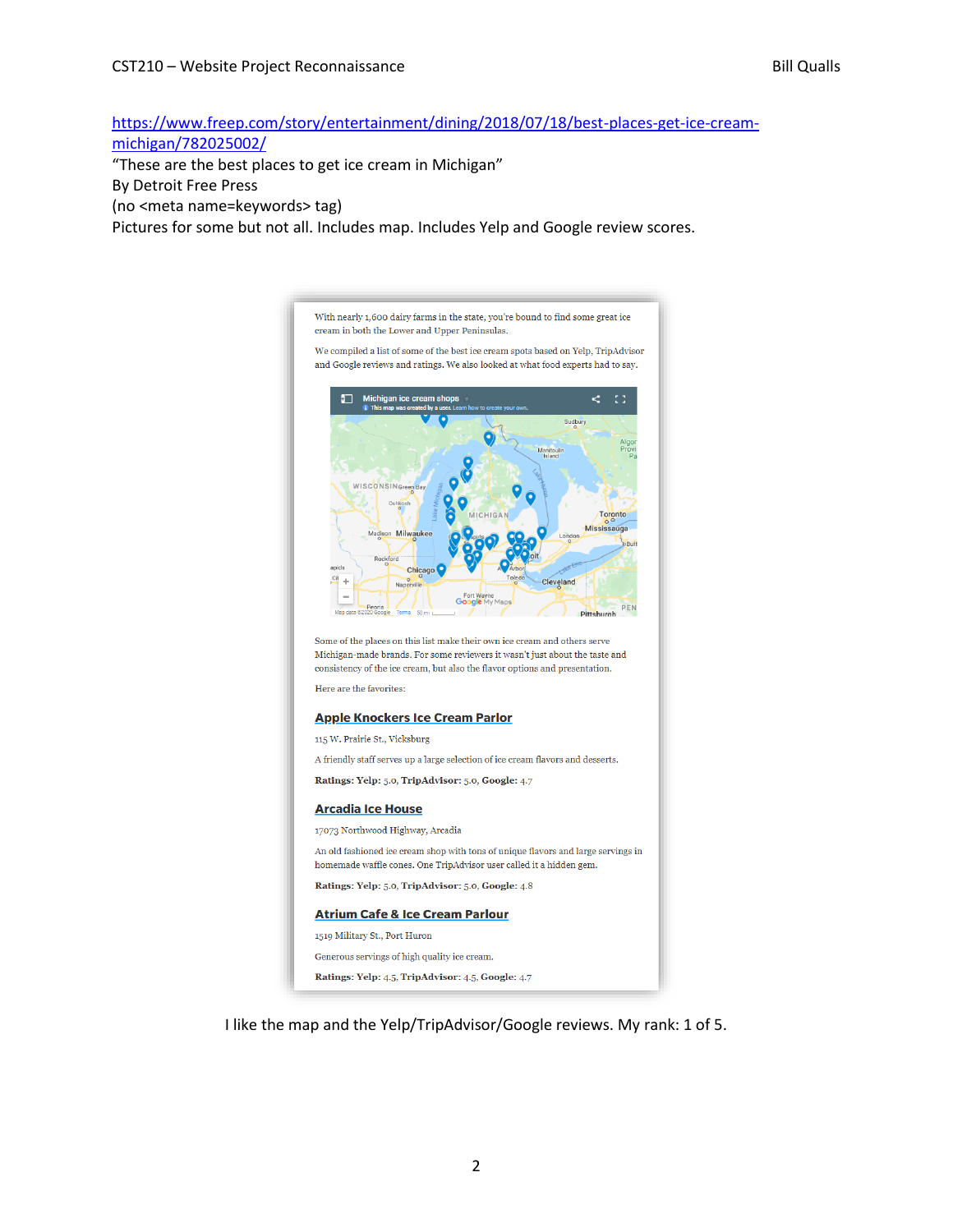## <https://www.pbs.org/food/features/best-ice-cream-michigan/>

By PBS

"Where Is the Best Ice Cream in Michigan?"

(no <meta name=keywords> tag)

Long list, alphabetic by store name. No photos, no map. Include link to each store's website.



Nothing about this page excites me. My rank: 4 of 5.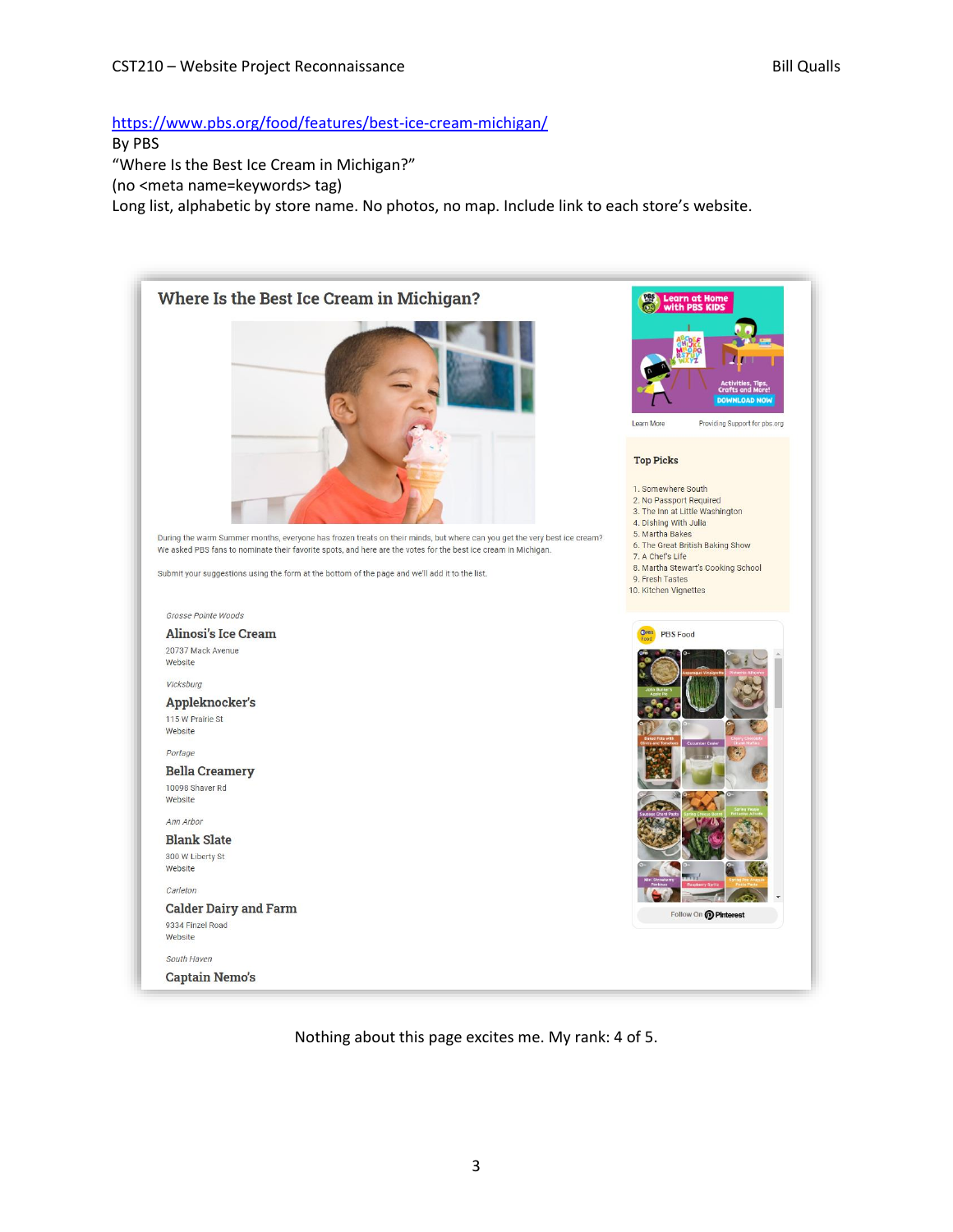## [https://www.mlive.com/entertainment/2012/08/michigans\\_best\\_ice\\_cream\\_parlo\\_3.html](https://www.mlive.com/entertainment/2012/08/michigans_best_ice_cream_parlo_3.html)

By mLIVE.com

"Michigan's Best Ice Cream Parlor: Our Top 10 and a few surprises!" (no <meta name=keywords> tag)

Lengthy list. A paragraph about each one. Small pictures. Very ad heavy. Links.



5. House of Flavors, Ludington: The line was out the door on the night we arrived, the last stop of Day 1. We were greeted by Patricia Ezdebski who was there on an outing with a church youth group from Emmanuel Lutheran Church. They usually stop at House of Flavors on Tuesdays, but they wanted to meet us and share their feelings for House of Flavors. I asked them their favorite flavors, and I was bombarded by "all of them." House of Flavors has a lot of history, dating back to 1948 when Bob Neal Sr. moved his family to Ludington and purchased 50 pecent of Miller Dairy. Today the Neal family still runs the operation, and the historic photos still decorate the parlor. Tourists love it, and so do the locals. Kids love Blue Moon; I was partial to caramel cribou (vanilla ice cream swirled with caramel & chocolate covered caramel pieces). After sampling many flavors, I sat down for the Original Pig's Dinner (vanilla, chocolate, strawberry and orange pineapple ice creams served on a banana in a pig's trough, with pineapple, wild cherry, strawberry and chocolate toppings). Oh, and you get this year's collector pig pin. Great, energetic staff. Open daily.



Annoying ads. Poor quality pictures. Small print. My rank: 3 of 5.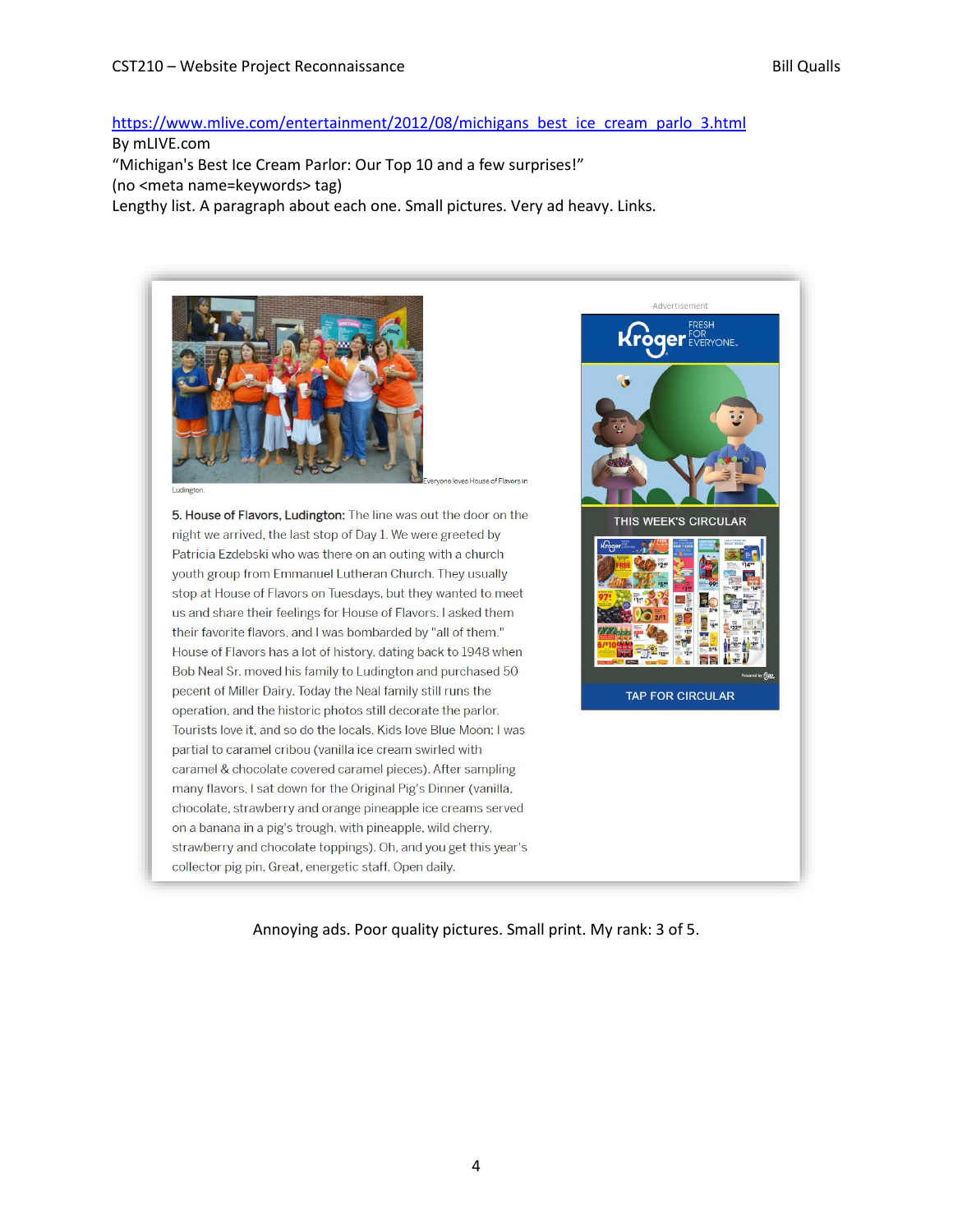[https://www.tripadvisor.com/ShowTopic-g28943-i319-k5696444-Best\\_ice\\_cream\\_parlors\\_in\\_Michigan-](https://www.tripadvisor.com/ShowTopic-g28943-i319-k5696444-Best_ice_cream_parlors_in_Michigan-Michigan.html)[Michigan.html](https://www.tripadvisor.com/ShowTopic-g28943-i319-k5696444-Best_ice_cream_parlors_in_Michigan-Michigan.html)

By TripAdvisor

"Best ice cream parlors in Michigan"

Page disorganized. A link to an article followed by reader comments? Not visually appealing at all. Very ad heavy.



What a mess! My least favorite. My rank: 5 of 5.